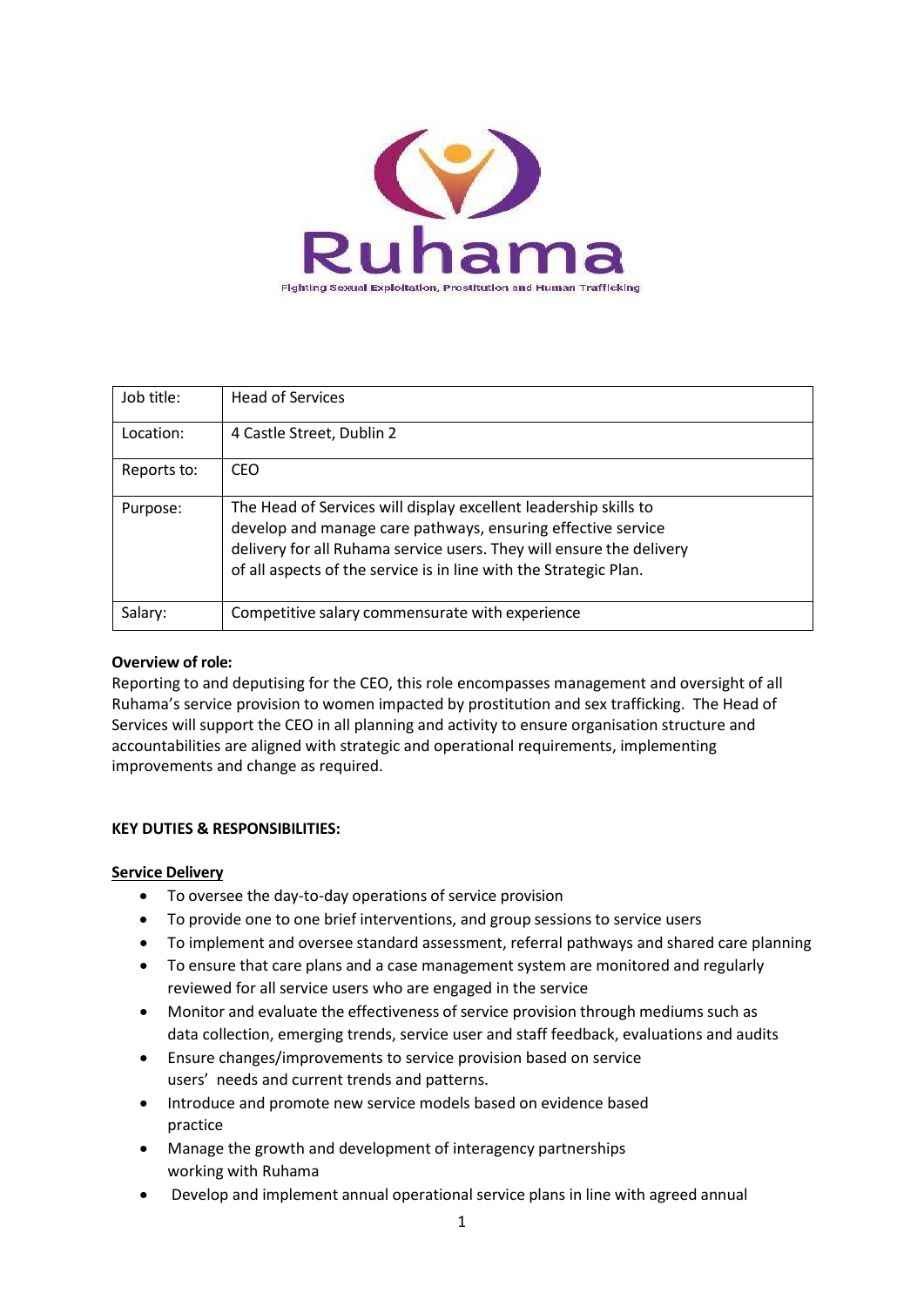strategic plan priorities

- Monitor and review clinical record keeping systems with a focus on outcomes
- Keep abreast of best practice in relation to prostitution and sex trafficking and represent Ruhama in this regard with external stakeholders
- Develop, initiate and participate in Quality improvement Plans.
- Oversee the delivery of evidence-based interventions to service users
- Ensure the Business Continuity plans are regularly reviewed, tested, and fit for purpose.
- Prepare and progress strong Business cases for future service development
- Advocate re identified gaps in service provision and problem solve in conjunction with other stakeholders
- To innovate and help grow the expansion of the organisation
- Network, liaise & represent Ruhama in public fora advocating on behalf of the organisation and our service user group. Building and participating in alliances with appropriate external bodies to maximise the impact of Ruhama's resources and activities, while maintaining the autonomy and unique identity of Ruhama.
- Oversee planning and review days for the service and provide reports on these to the CEO
- Identify key risks and ensure they are managed to the highest quality standards

### **Staff Support**

- Provide consistent and excellent leadership skills to support staff in the delivery of all areas of their roles
- Implement and embed Team Leader structures, ensuring appropriate delegation and development of a strong internal resource at this level, delivering a potential career structure for staff
- To provide support and supervision to staff
- To oversee the training and development needs of staff and to develop training opportunities for them in line with quality standards & CPD
- To manage the recruitment, selection, appraisal, and development of staff
- Implement and manage performance management processes Promote and support innovation and adaption to change at individual and team level.

### **Finance/Administration**

- Assist CEO in the annual budget preparation regarding service provision
- Ensure all aspects of service provision is delivered in line with budget and immediately report any deviations to the CEO
- To keep accurate records and document all relevant work on the Ruhama database
- To monitor, track and evaluate all work
- To comply with all Ruhama policies and procedures
- To attend supervision with the CEO
- Any other appropriate duties requested by the CEO